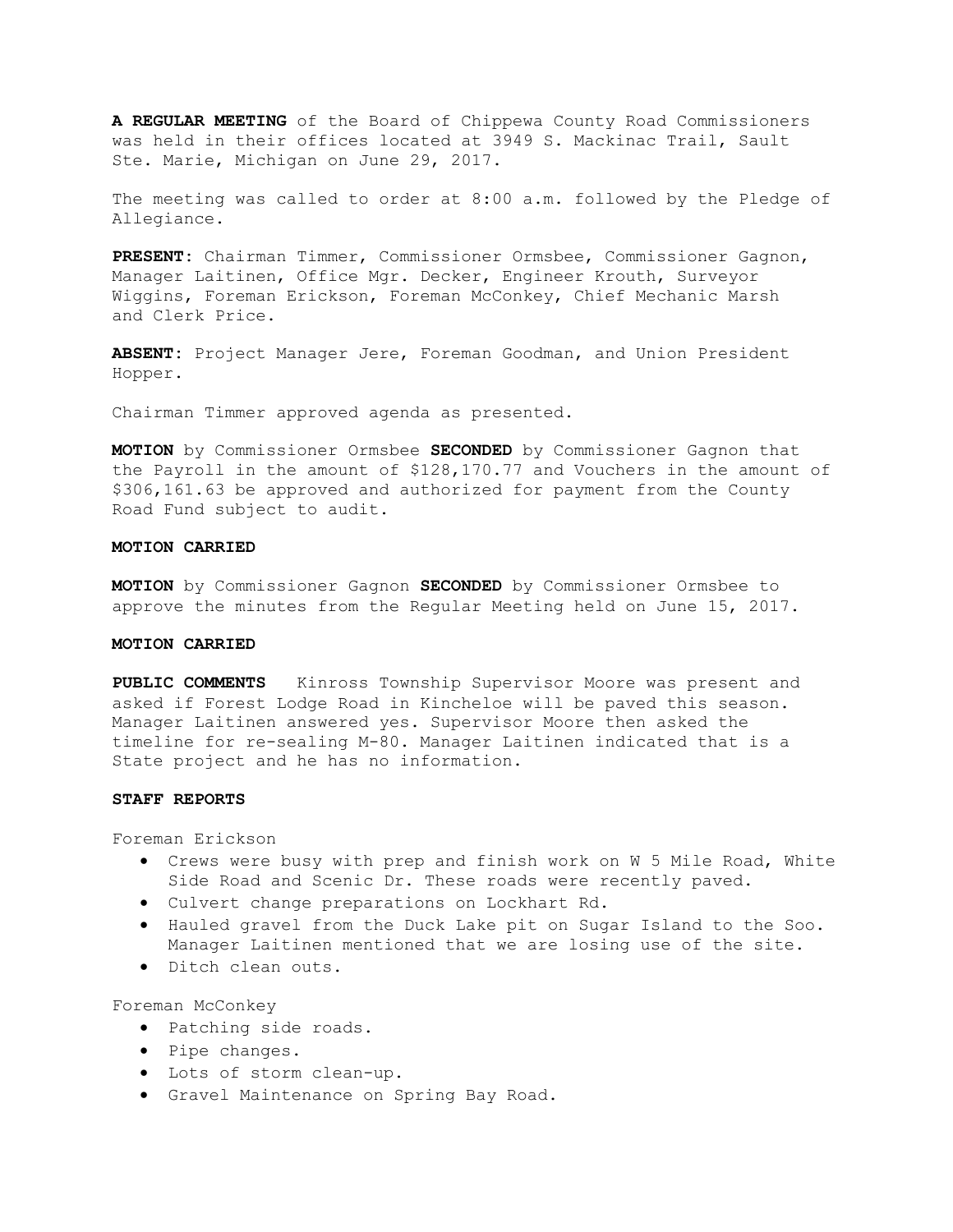• Mechanic has been busy with truck maintenance.

Surveyor Wiggins

- Staking out jobs on Prairie Road and Lockhart Road.
- DEQ permit submissions.
- Started prep work on the Lakeshore Dr project.
- Learning the ins and outs of the new GPS system.

Chairman Timmer Asked when we are going back to the large culvert job on 12 Mile. Manager Laitinen stated that he is expecting it to be the end of July.

Office Manager Decker

- Working on gathering information required by Public Act 530. This Act was passed last year and places new requirements on Pension funding and reporting. This is a discussion item later in the meeting.
- Oscar Larson Inc will be at the Sault garage to do maintenance on the fuel tank today.
- Health Insurance renewal research.

Engineer Krouth.

- Attended the U.P. Road Builders Conference. While at the conference we had a meeting with MDOT regarding our Category F grant.
- Met with the Grant Coordinators at the 12 Mile culvert site.
- The Riverside Dr. Project has started and may be ready for paving next week.
- The Little Rapids Project has one more change order for a guardrail replacement and will then be complete. An August 24<sup>th</sup> ribbon cutting ceremony is planned.

Chief Mechanic Marsh

- Shop is staying busy with daily work and maintenance.
- Will be doing transmission changes on two of the older trucks.

Manager Laitinen

- Attend the U.P. Road Builders, while at the conference I gave my Bridge Project presentation. All went well.
- Met with Matt Wiitala on the Category F grant. He indicated that he is willing to do direct grants that will speed up the process.
- The engineering staff and I have been doing follow up inspections on last year's paving projects held over to this season. They all turned out well.
- The four person youth crew has been working for a couple weeks now and have been doing a good job.
- Manager Laitinen reported that he will be gathering quotes to rent a large crane for the 12 Mile box culvert job. He is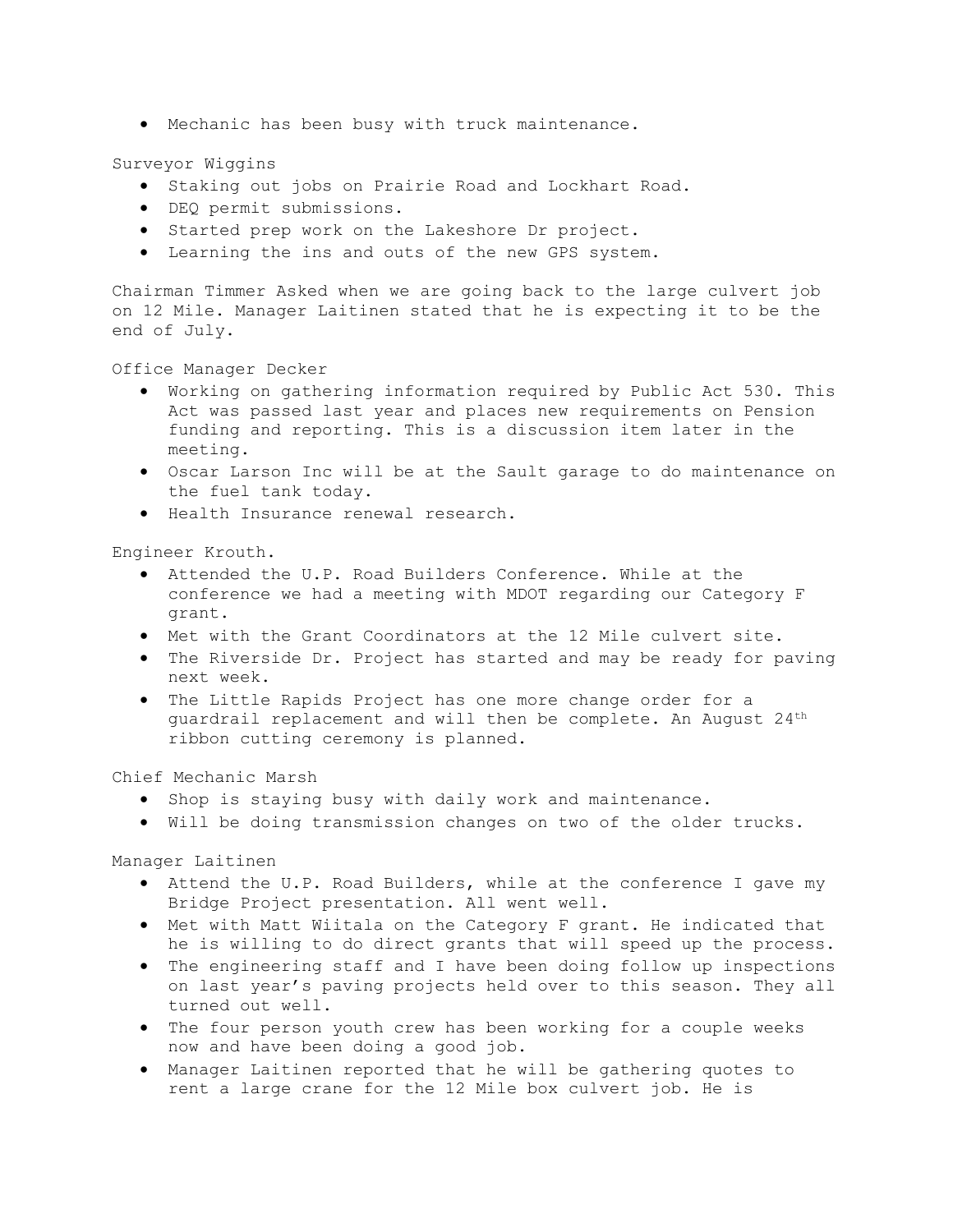expecting to need the crane for a month. Again Manager Laitinen reported that the project should start mid July.

## **NEW BUSINESS**

Fuel & Oil Bid Award

Manager Laitinen first reviewed the fuel bids. Three bids were received, Autore Oil, Shute Oil and Crystal Flash. Because prices fluctuate we asked vendors to quote as a % over rack price. As in the past Autore Oil quoted fuel prices for the following locations: SSM, Sugar Island, Neebish, Drummond, Goetzville and Pickford. Shute Oil fuel prices for the following locations: Brimley & Eckerman. Crystal Flash quoted all locations. Manager Laitinen's recommendation is to accept the bids from Autore Oil and Shute Oil.

**MOTION** by Commissioner Gagnon **SECONDED** by Commissioner Ormsbee to award the fuel bid to Autore Oil and Shute Oil for the locations quoted.

# **MOTION CARRIED**

John Smart represents Texas Refinery and was on hand to provide information to the Board about his oil products. Although his product is clearly more expensive it lengthens the time between changes. He suggested that we could possibly do a test unit to compare with other products. He thanked the Board for their time.

Manager Laitinen reviewed the oil bids. Three bids were received, John Smart quoting Texas Refinery, Northern Energy quoting Chevron/Havoline, & Autore Oil also quoting Chevron/Havoline. After review of the bids it is Manager Laitinen's recommendation that we accept the low bid by Northern Energy.

**MOTION** by Commissioner Gagnon **SECONDED** by Commissioner Ormsbee to award the oil bid to Northern Energy.

# **MOTION CARRIED**

Manager Laitinen and Commissioner Ormsbee both indicated that they would like to order a barrel of the Texas Refinery product and test it with our equipment.

# **Approval of Township Road Contracts**.

Soo Township: 4 Mile Road Pickford Township: 21 Mile Road Pickford Township: Libby Road Pickford Township: Hewer Road Pickford Township: Hanna Road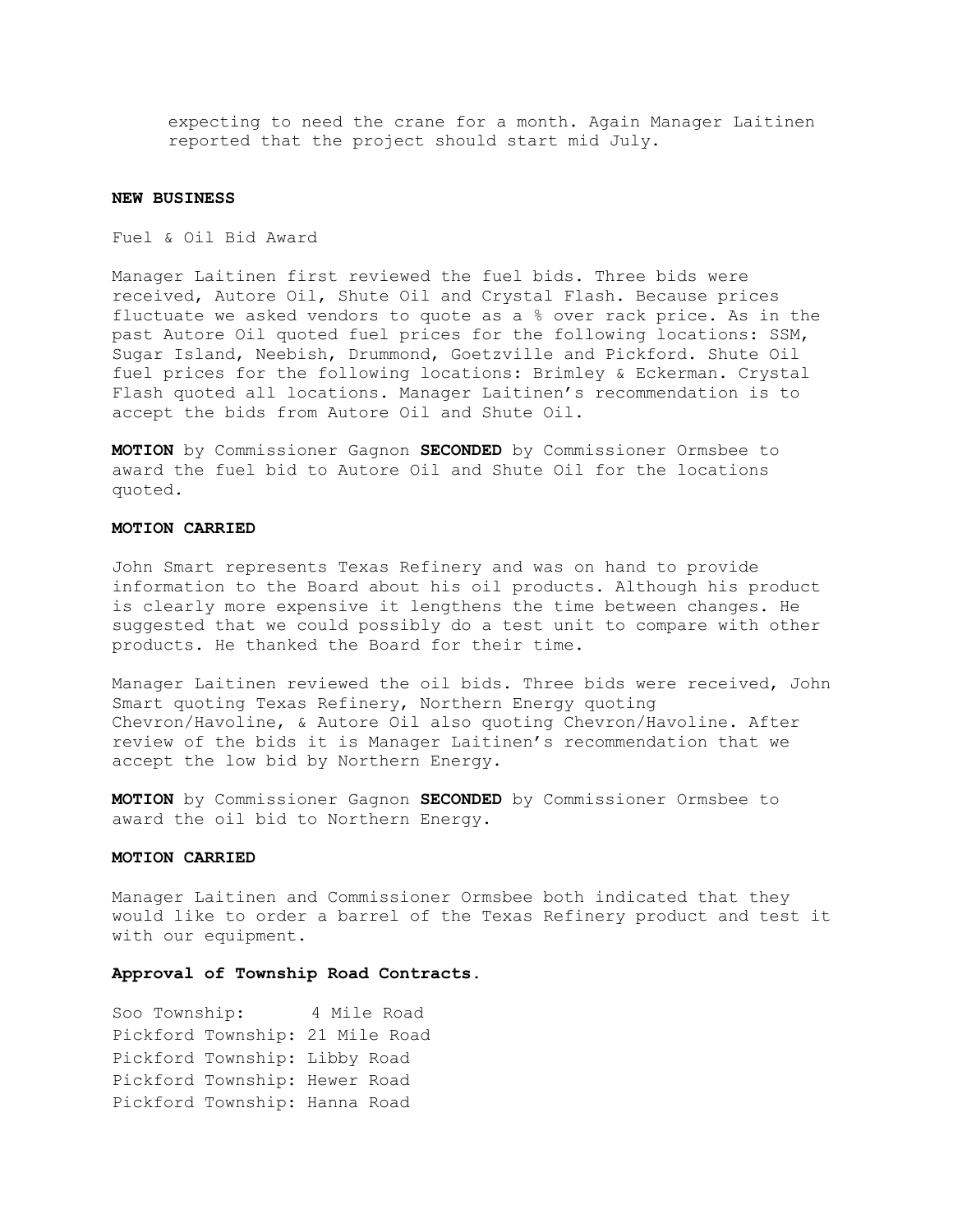Rudyard Township: Prairie Road Rudyard Township: Bay Road Raber Township: Clay Road Raber Township: Rocky Point Road Raber Township: Point Aux Frenes Rd

Manager Laitinen reviewed the Township Road contracts and broke them down between earthwork and paving work. The County total for the above work will be \$361,056.00. Commissioner Ormsbee asked about what was budgeted. Office Manager Decker indicated that he would check. Manager Laitinen mentioned that the bulk of the work will be next season.

**MOTION** by Commissioner Gagnon **SECONDED** by Commissioner Ormsbee to Approve the Township Road Contracts as presented.

# **MOTION CARRIED**

## **Mowing Equipment Purchase Proposal**

The past several seasons Mr. Jesse Knoll has done countywide roadside mowing. He informed us on June 14 that because of health reasons he would not be able to continue. Along with his resignation he presented a proposal of sale for his mowing equipment for a lump sum of \$30,000. All the mowing equipment was new in 2016 and is in excellent condition. Manager Laitinen commented that Mr. Knoll's resignation came as a surprise and has left us without a contractor to do the work at a critical time in the season. Manager Laitinen told the Board that we have no other interested contractors. This equipment is ready to use now and in the interest of Public Safety we need to make this investment. Chairman Timmer indicated that it is a great opportunity to purchase quality equipment at a much discounted price. Manager Laitinen informed the Board that this is over the \$15,000 and would normally require a sealed bid but our policy and Act 51 allow for direct purchases up to \$50,000 in emergency situations. Manager Laitinen also stated that this situation constituted an emergency.

**MOTION** by Commissioner Gagnon **SECONDED** by Commissioner Ormsbee to accept the mowing equipment purchase proposal in the amount of \$30,000 for the Tractor, Mower, Brushhog and Trailer in order to more quickly respond to the emergency situation and begin operations immediately.

# **MOTION CARRIED**

# **Approval Resolution 2017-03 Honoring Retiree Thomas E. Lehman**

After nearly 40 years of dedicated service, employee Thomas E. Lehman has retired. Manager Laitinen read the Resolution to the Board. He added that Mr. Lehman always went above and beyond for his community and his co-workers.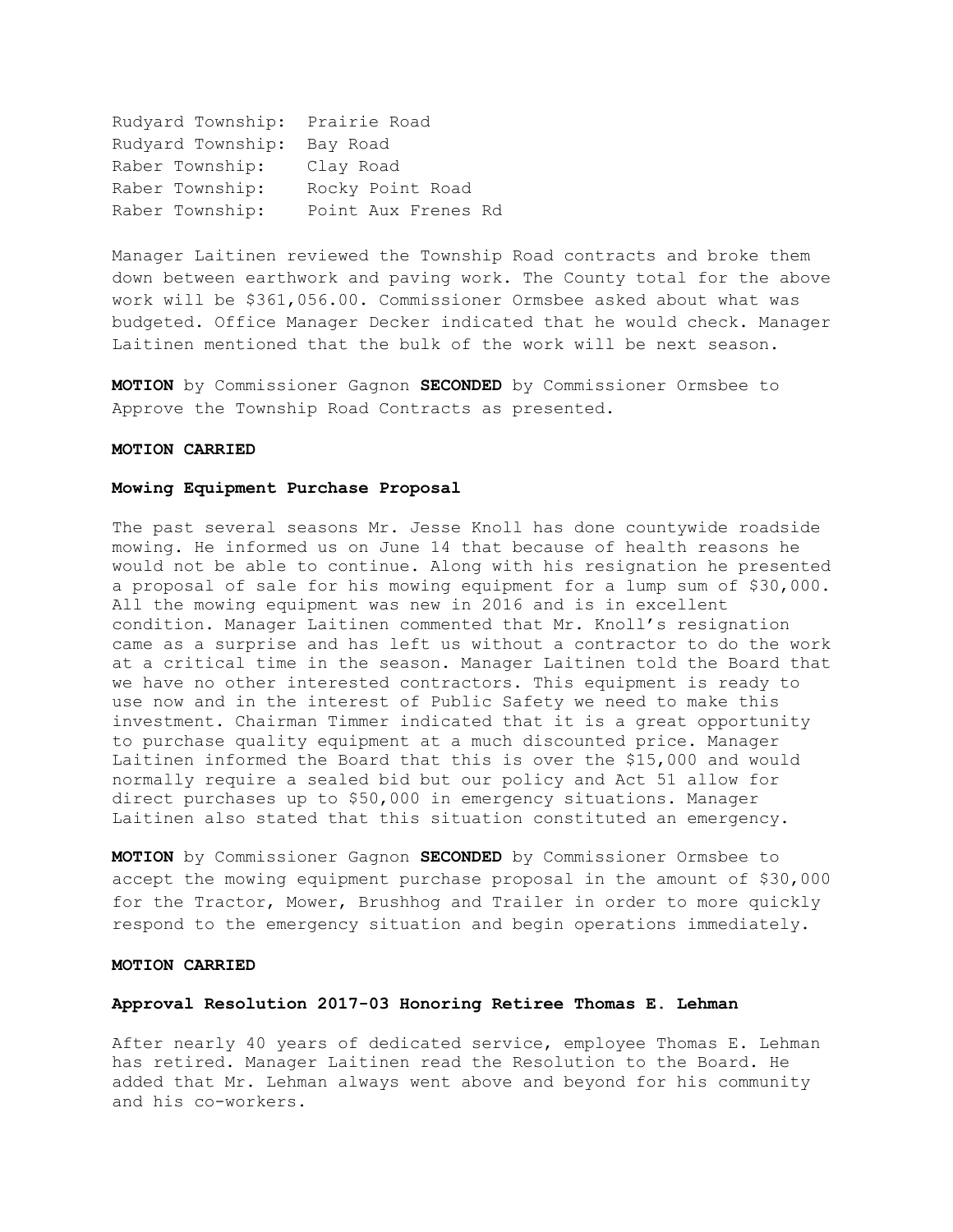**MOTION** by Commissioner Ormsbee **SECONDED** by Commissioner Gagnon to approve Resolution #2017-03.

## **MOTION PASSED BY UNANIMOUS ROLL CALL VOTE**

Manager Laitinen announced that we have two others retiring this month, Russ Tyner from the Neebish Island garage and Scott Marchetti from the Sault garage.

#### **MCRCSIP 2017 Board of Director Election.**

A ballot request for the MCRCSIP Board of Directors was received along with letters of interest from each candidate. Two at large position's are available, one is a three year term and the other is for one year. Chairman Timmer mentioned that he would like to support Russell Williams with Marquette County and Lester Livermore from Mackinac County. Manager Laitinen agreed.

**MOTION** by Commissioner Ormsbee **SECONDED** by Commissioner Gagnon to support Russell Williams with Marquette County and Lester Livermore from Mackinac County.

#### **MOTION CARRIED**

### **MERS DISCUSSION**

Manager Laitinen led the discussion on MERS funding. Act 530 of 2016 in part requires that Government agencies maintain certain funding levels for their employee pensions. An actuarial was performed by MERS and additional payments are needed to comply with the new requirement. Both the phase-in and no phase-in and accelerated payment options were discussed. Additionally, Act 530 requires that any agency that is below 60% funded must post the steps being taking to decrease its unfunded liability. Discussion ensued.

# **Health Insurance Discussion**

Office Manager Decker informed the Board that the BC/BS renewal information has been received. The increase is about 11%. A meeting with the Union Officials is scheduled for Monday July 10<sup>th</sup>.

**OLD BUSINESS** None

### **COUNTY COMMISSIONERS'COMMENTS** None

**PUBLIC COMMENTS:** None